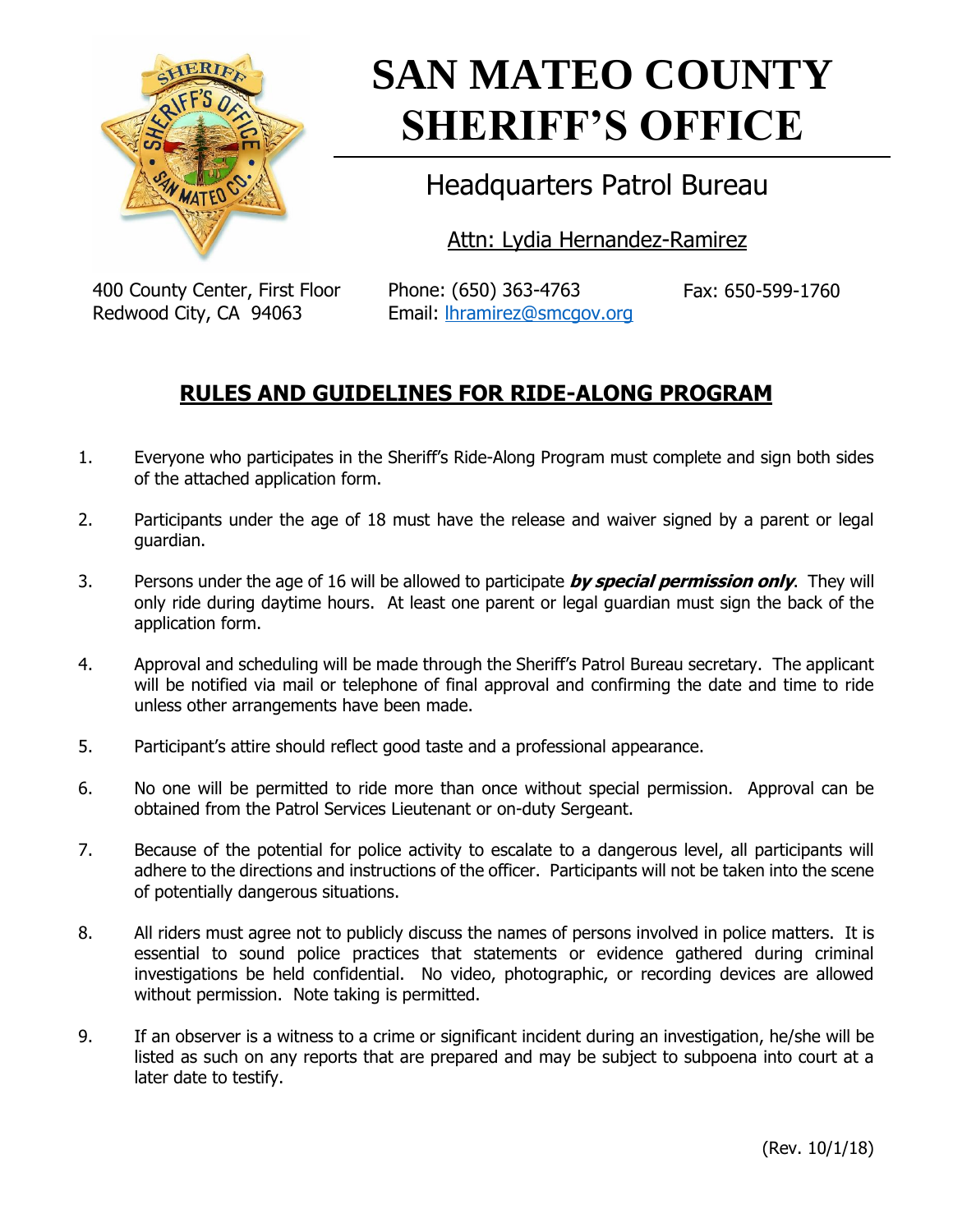## **San Mateo County Sheriff's Office**

## Ride-Along Program Application Form

| Applicant's Name:                               | Phone:                                                                                 |                          |                                                                                   |
|-------------------------------------------------|----------------------------------------------------------------------------------------|--------------------------|-----------------------------------------------------------------------------------|
| <b>Address</b><br>(Street/City/ZIP):<br>Date of | <u> 1989 - John Stein, Amerikaansk politiker (* 1958)</u>                              |                          | Driver's                                                                          |
| Birth:                                          | Sex:                                                                                   | Age:                     | License #                                                                         |
| Email:                                          |                                                                                        |                          |                                                                                   |
| Ethnicity:                                      | Social                                                                                 |                          | School:                                                                           |
| Occupation:                                     | Employer:                                                                              |                          | Bus.<br>Phone:                                                                    |
|                                                 | Have you ever been convicted of any offense other than a traffic violation? Yes $\Box$ |                          | No (                                                                              |
|                                                 |                                                                                        |                          |                                                                                   |
|                                                 |                                                                                        |                          | ,我们也不能在这里的时候,我们也不能在这里的时候,我们也不能会在这里的时候,我们也不能会在这里的时候,我们也不能会在这里的时候,我们也不能会在这里的时候,我们也不 |
|                                                 |                                                                                        |                          |                                                                                   |
|                                                 |                                                                                        |                          |                                                                                   |
| Dates I am available to ride:                   |                                                                                        |                          | <u> 1980 - Jan Samuel Barbara, margaret eta idazlea (h. 1980).</u>                |
|                                                 |                                                                                        |                          |                                                                                   |
| <b>Emergency Notification Information:</b>      |                                                                                        |                          |                                                                                   |
|                                                 | Name: Name:                                                                            |                          |                                                                                   |
|                                                 |                                                                                        |                          |                                                                                   |
|                                                 | <b>COMPLETE REVERSE SIDE OF THIS FORM</b>                                              |                          |                                                                                   |
|                                                 |                                                                                        | <b>OFFICIAL USE ONLY</b> |                                                                                   |
| Date received:                                  |                                                                                        |                          | Completed?<br><b>No</b><br>Yes                                                    |
| Records<br>Check:                               |                                                                                        |                          | Patrol Sgt.'s/Lt.'s                                                               |
| On-Duty Sgt.                                    | Applicant                                                                              | Approval                 | Date & Time                                                                       |
| Approved:                                       | notified:                                                                              |                          | Scheduled to Ride:                                                                |
|                                                 |                                                                                        | <b>ON-DUTY SERGEANT</b>  |                                                                                   |
| Applicant<br>rode on:                           | With Deputy:                                                                           |                          | How long?                                                                         |
|                                                 |                                                                                        |                          |                                                                                   |